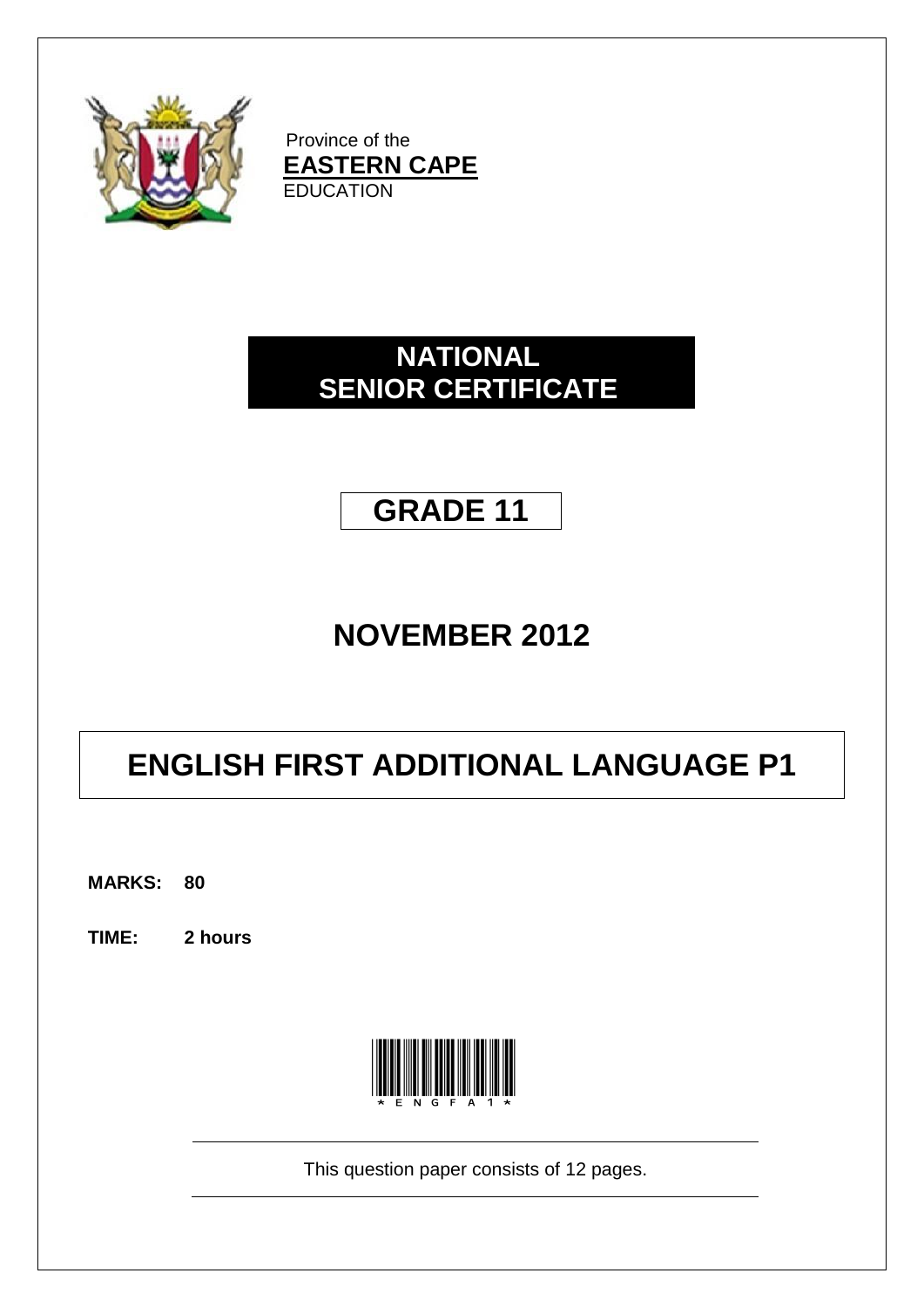## I**NSTRUCTIONS AND INFORMATION**

1. This question paper has THREE sections.

| <b>SECTION A: COMPREHENSION</b> | (30) |
|---------------------------------|------|
| <b>SECTION B: SUMMARY</b>       | (10) |
| <b>SECTION C: LANGUAGE</b>      | (40) |

- 2. Answer ALL the questions.
- 3. Read ALL the instructions carefully.
- 4. Start EACH section on a NEW page.
- 5. Leave a line between answers.
- 6. Number the answers according to the numbering system used in this question paper.
- 7. Pay special attention to spelling and sentence construction.
- 8. Write neatly and legibly.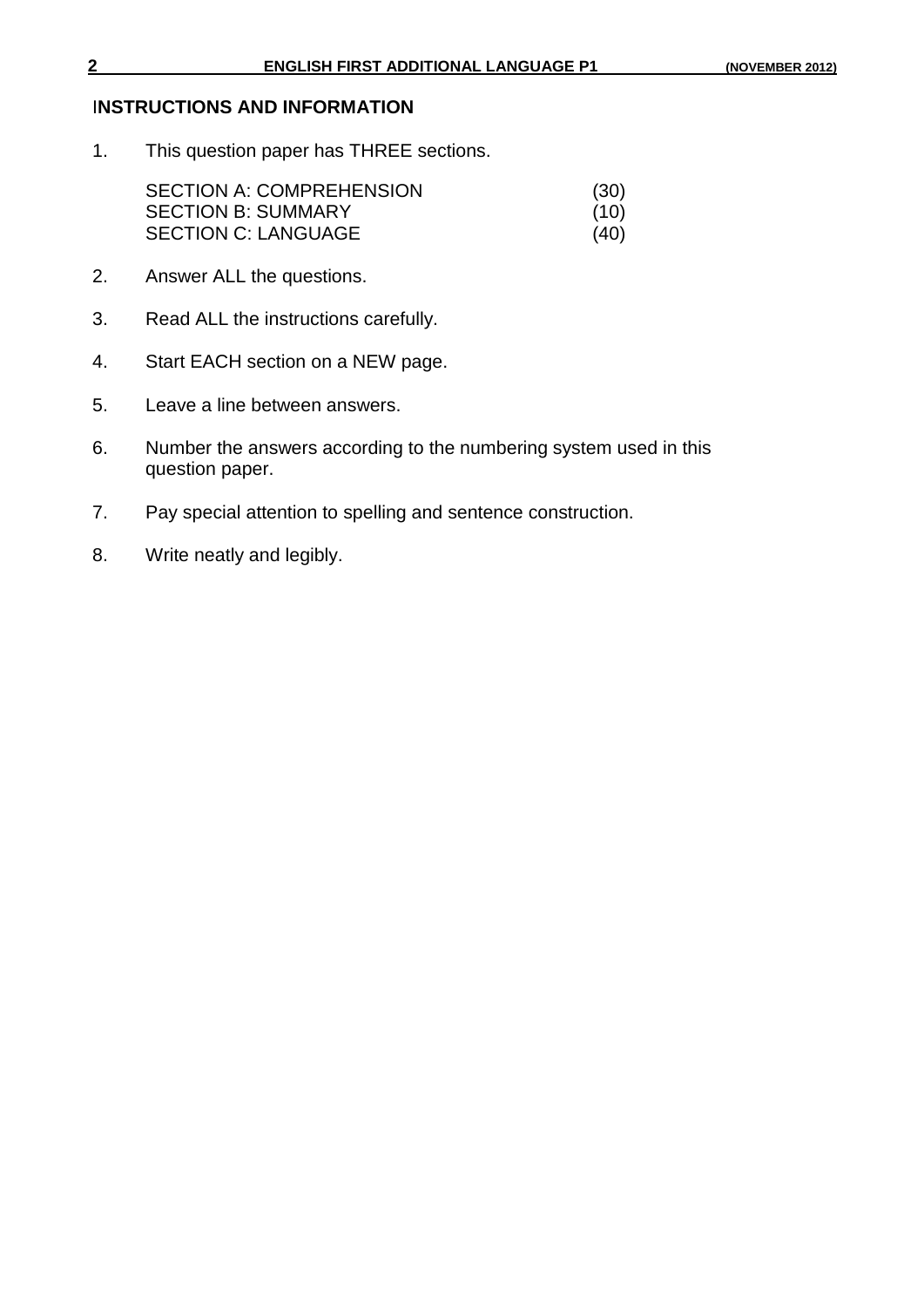#### **SECTION A: COMPREHENSION**

#### **QUESTION 1**

Read BOTH TEXT A and TEXT B and answer the set questions.

# **TEXT A**

#### **DON'T FORGET ABOUT ALZHEIMER**

*Alzheimer is a crippling brain illness that not only affects sufferers but care givers too.*

- 1. How often do you lose your keys or forget a birthday and curse old age? Forgetting things is common for healthy people but for those with Alzheimer"s, a disease that weakens the brain, memory loss is no joke.
- 2. Soweto resident, Stella Mokgabudi\* (65) knows this only too well. During a visit to her 64-year-old sister in Polokwane last year, Stella noticed that Martha\* was acting strangely. Martha a widowed domestic worker with six children, who was usually active, sat around all day doing nothing. Martha"s children had also noticed a change in their mother"s behaviour, and worried when she walked about the streets without a purpose – sometimes even asking for directions.
- 3. Her odd behaviour confused the family, but earlier this year Stella"s pensioners group in Soweto hosted a guest speaker from Alzheimer"s SA, a support group for people suffering from this condition. "When the speaker told us about the disease and symptoms, I knew that my sister had it", explains Stella. The guest speaker made her realise that Martha was not getting proper help and care as a pensioner who was staying alone. So Stella armed with some knowledge, bravely decided to fetch her sister to live with her family in Diepkloof, where she could be taken care for. Nevertheless, this decision has come with life-changing choices for Stella. Dependent on her pension for a living and looking after her youngest grandchild, Stella has now become housebound. "I can"t attend my pensioners support group anymore", she says, while keeping an eye on her sister. Everyday Stella has to see to it that Martha is bathed, fed and kept safe through the day as her memory – and once active life – fades away.
- 4. Some people believe that Alzheimer is a curse, which it is not. Loraine Schirlinger Gauteng regional director for Alzheimer SA says Alzheimer is one of the many forms of dementia. Dementia means that certain parts of the brain are no longer able to work properly. Dementia can be caused by longterm illnesses, mild repetitive strokes or injuries to the head, including those experienced in aggressive sport such as rugby or boxing.
- 5. Although it rarely occurs in people younger than 60, it can affect anyone at any age. What we do know is that there is a genetic link, which means that it runs in families. When people are diagnosed with Alzheimer"s the organisation suggests that a neurologist tests the family members, who may be worried about also one day developing the disease.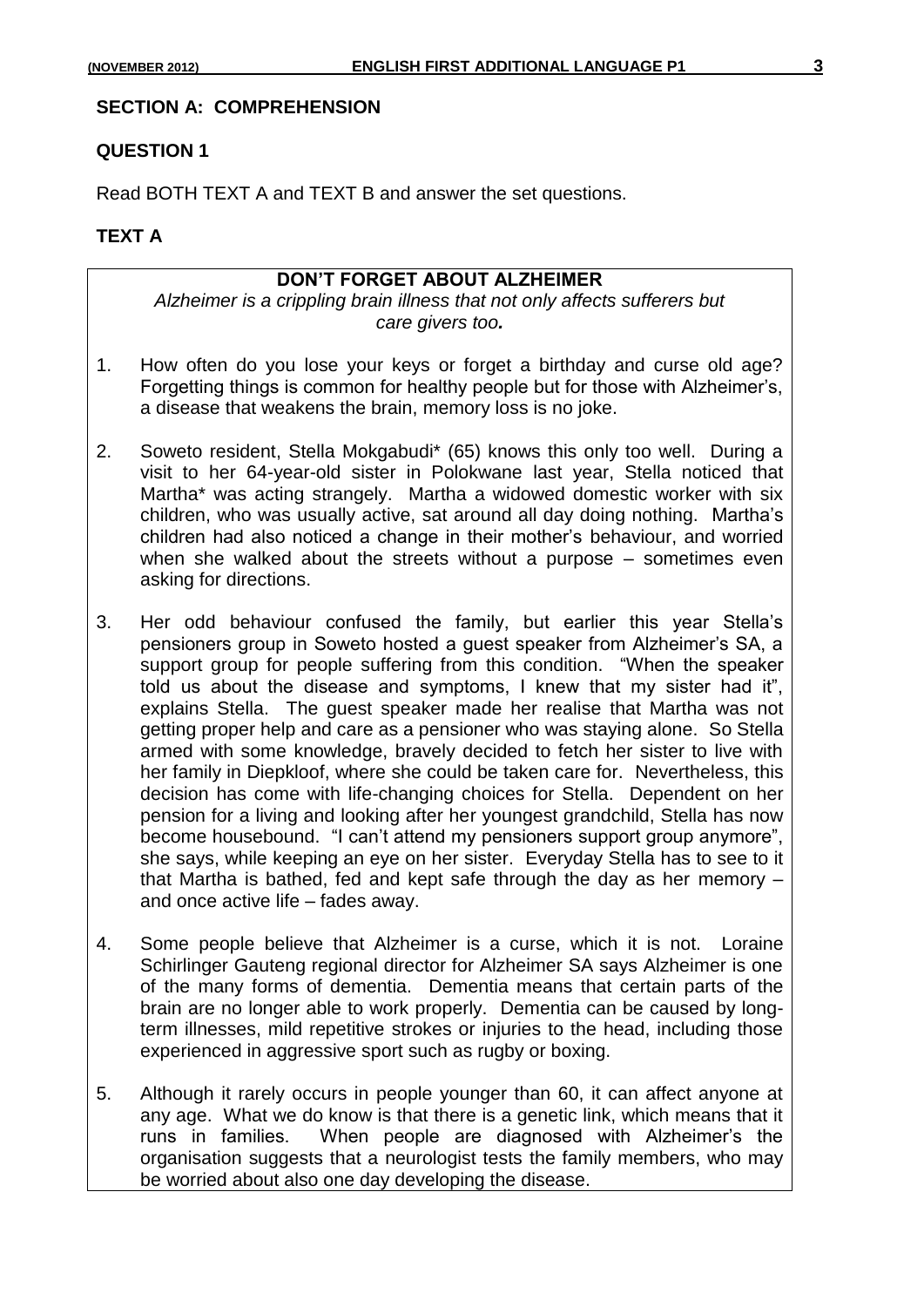|  | 4 | <b>ENGLISH FIRST ADDITIONAL LANGUAGE P1</b> | (NOVEMBER 2012) |
|--|---|---------------------------------------------|-----------------|
|--|---|---------------------------------------------|-----------------|

| 6.           | mood swings. | Alzheimer has mild, moderate and severe stages, each with its own<br>symptoms: When the sufferer is in the mild stages, she might be unable to<br>recall events, find the right words, understand what people say and have<br>The symptoms of the moderate stage are changes in<br>personalities, confusion, aggression and log-term memory loss.<br>Severe<br>symptoms include withdrawal from society, inability to communicate, inability<br>to take care of themselves, including bathing, getting dressed, brushing their<br>teeth and so on. |     |
|--------------|--------------|----------------------------------------------------------------------------------------------------------------------------------------------------------------------------------------------------------------------------------------------------------------------------------------------------------------------------------------------------------------------------------------------------------------------------------------------------------------------------------------------------------------------------------------------------|-----|
|              |              | *Names have been changed.                                                                                                                                                                                                                                                                                                                                                                                                                                                                                                                          |     |
|              |              | [Adapted from an article in the Drum magazine, October 2011]                                                                                                                                                                                                                                                                                                                                                                                                                                                                                       |     |
| <b>NOTE:</b> |              |                                                                                                                                                                                                                                                                                                                                                                                                                                                                                                                                                    |     |
|              | a quote.     | All questions must be answered in your own words, unless you are asked for                                                                                                                                                                                                                                                                                                                                                                                                                                                                         |     |
|              |              | For one-word answers, write only the question number and the word.                                                                                                                                                                                                                                                                                                                                                                                                                                                                                 |     |
| 1.1          |              | What is this article about?                                                                                                                                                                                                                                                                                                                                                                                                                                                                                                                        | (2) |
| 1.2          |              | Refer to paragraph 2.                                                                                                                                                                                                                                                                                                                                                                                                                                                                                                                              |     |
|              |              | What is implied by the clause, " sometimes asking for directions."                                                                                                                                                                                                                                                                                                                                                                                                                                                                                 | (2) |
| 1.3          |              | Refer to paragraph 3.                                                                                                                                                                                                                                                                                                                                                                                                                                                                                                                              |     |
|              | 1.3.1        | How did Stella learn of Alzheimer's disease?                                                                                                                                                                                                                                                                                                                                                                                                                                                                                                       | (2) |
|              | 1.3.2        | Why are the words, "When the speaker told us about the disease"<br>and the symptoms, I knew that my sister had it.", in inverted<br>commas?                                                                                                                                                                                                                                                                                                                                                                                                        | (2) |
|              | 1.3.3        | Although choosing to stay with her sister is a noble act, Stella is<br>experiencing difficulties. Mention TWO of the difficulties faced by<br>Stella.                                                                                                                                                                                                                                                                                                                                                                                              | (2) |
| 1.4          |              | Refer to paragraph 4.                                                                                                                                                                                                                                                                                                                                                                                                                                                                                                                              |     |
|              |              | Identify the figure of speech used in the sentence, "Some people believe<br>that Alzheimer is a curse "                                                                                                                                                                                                                                                                                                                                                                                                                                            | (1) |
| 1.5          | answer.      | Are the following statements TRUE or FALSE? Give a reason for your                                                                                                                                                                                                                                                                                                                                                                                                                                                                                 |     |
|              |              | Playing sport like rugby and boxing can cause dementia.<br>Alzheimer affects only old people.                                                                                                                                                                                                                                                                                                                                                                                                                                                      | (4) |
| 1.6          |              | Refer to paragraph 5.                                                                                                                                                                                                                                                                                                                                                                                                                                                                                                                              |     |
|              |              | What advice does the writer suggest to people whose family members are<br>affected by the disease?                                                                                                                                                                                                                                                                                                                                                                                                                                                 | (2) |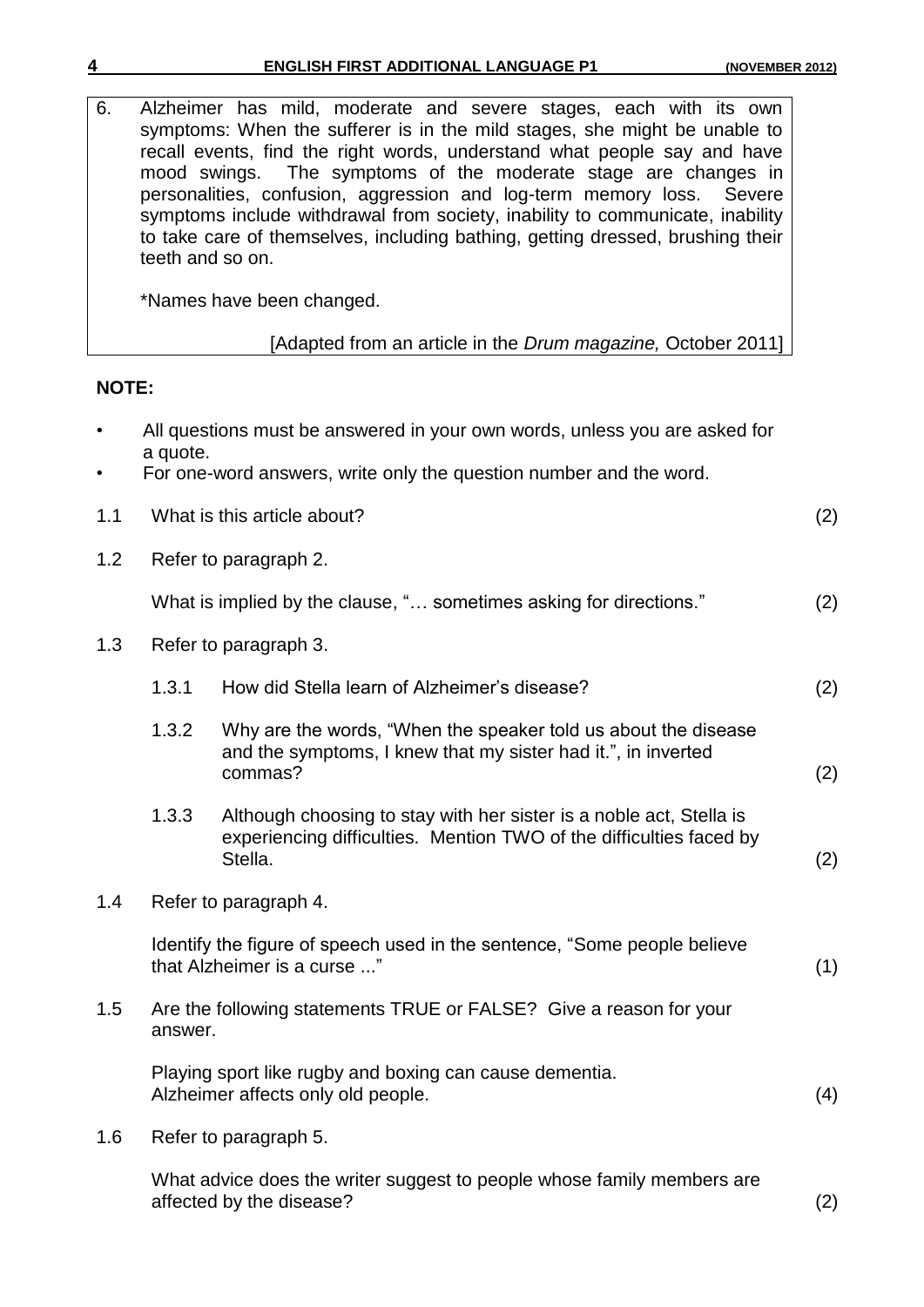1.7 Refer to paragraph 6.

At which stage of the disease do you think Martha was in, according to the article? Give a reason for your answer by quoting a line from anywhere in the passage. (3)

- 1.8 Suggest a reason why the names of the people in this article have been changed. (2)
- 1.9 After reading the article, do you think it is a good idea for an Alzheimer sufferer to stay alone? (3)

#### **TEXT B**



**NOTE:** All questions must be answered in your own words, unless you are asked for a quotation.

**[25]**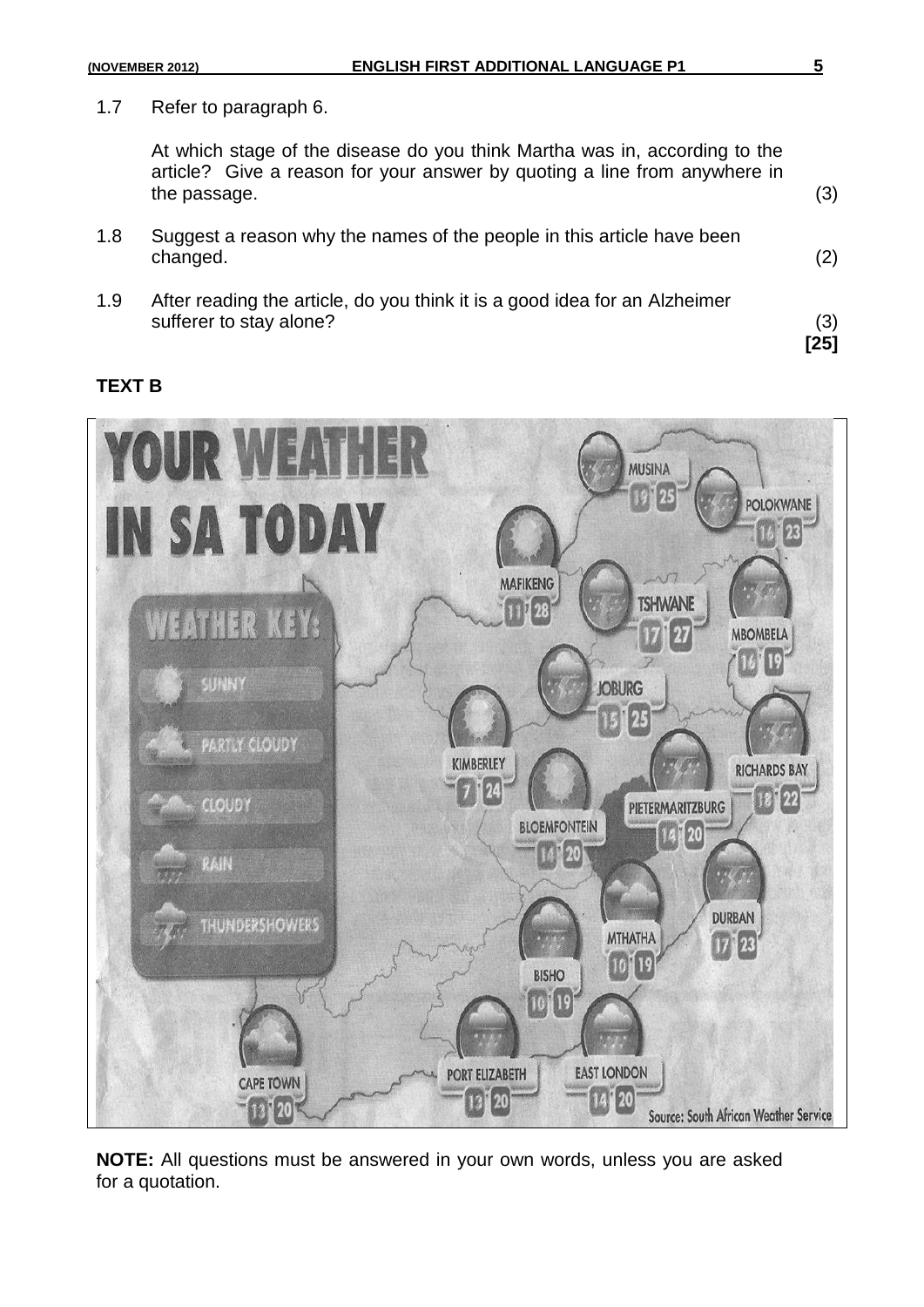| 6    | <b>ENGLISH FIRST ADDITIONAL LANGUAGE P1</b>                                                                                      | (NOVEMBER 2012) |
|------|----------------------------------------------------------------------------------------------------------------------------------|-----------------|
| 1.10 | Use the weather key on the left and identify how many areas will be<br>sunny.                                                    | (1)             |
| 1.11 | Examine the weather map carefully and say whether the following<br>statement is TRUE or FALSE and give a reason for your answer. |                 |
|      | It will be raining in Port Elizabeth only.                                                                                       | (2)             |
| 1.12 | Compare the weather conditions in the Eastern Cape to that of Gauteng.                                                           | (2)             |
|      | <b>TOTAL SECTION A:</b>                                                                                                          | 30              |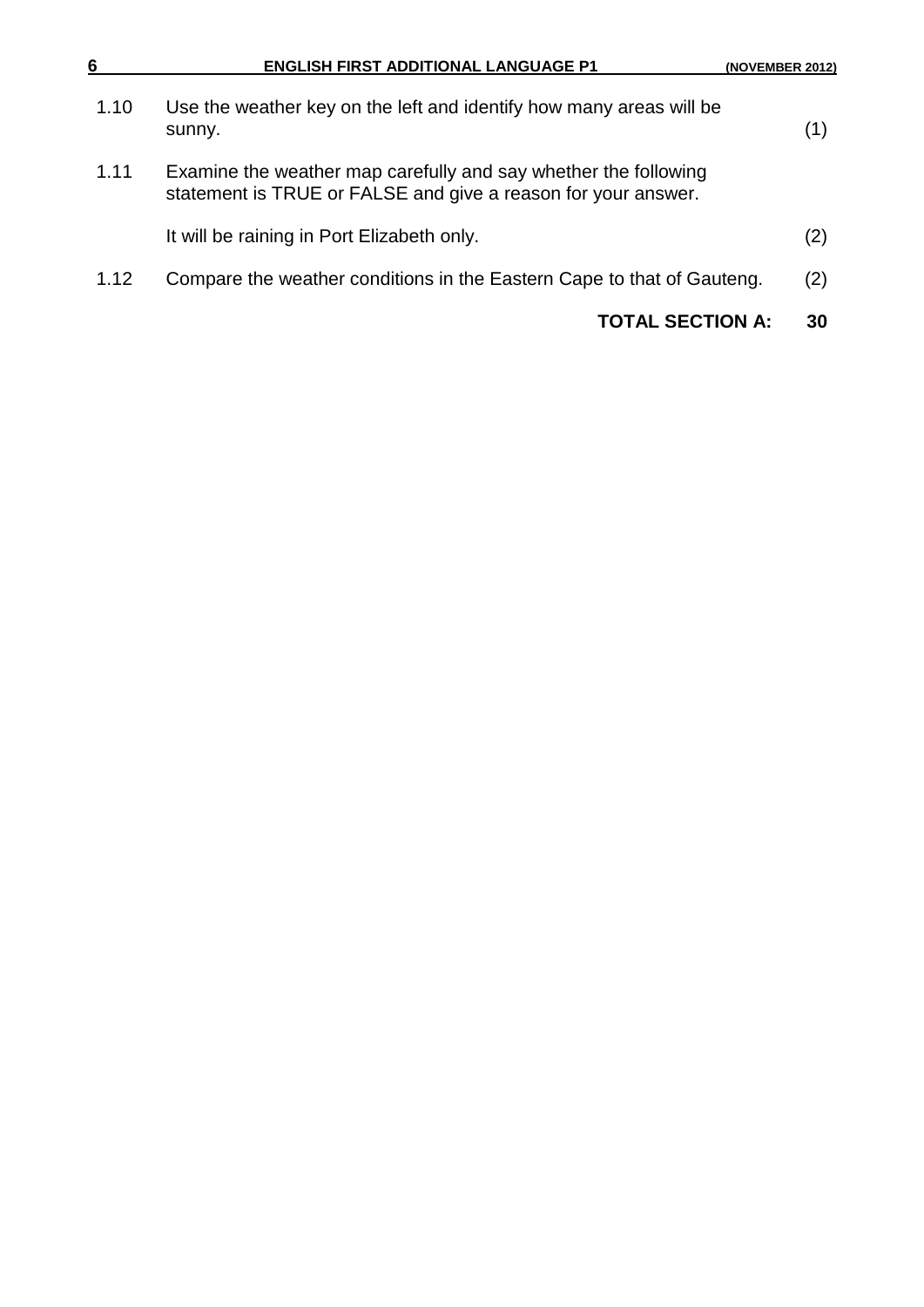#### **SECTION B: SUMMARY**

#### **QUESTION 2**

Your friend has been complaining about the huge bank charges he/she has been experiencing in his/her bank account. You read the article REDUCE YOUR BANK CHARGES. List 7(SEVEN) ways in which your friend can reduce his/her bank charges.

## **INSTRUCTIONS**

- 1. List SEVEN points in full sentences, using NO MORE THAN 70 words.
- 2. Number your sentences from  $1 7$ .
- 3. Write only ONE point per line.
- 4. Use your OWN words.
- 5. Indicate the number of words you have used in brackets at the end of your summary.

# **TEXT C**

# **REDUCE YOUR BANK CHARGES**

- 1. It is safe, convenient and makes good sense to have a bank account. However, for it to work effectively, consumers have to keep an eye on what their bank is charging them to operate the account. Everytime you do a transaction, whether it"s to withdraw money, make a deposit, check your balance or transfer, you are probably going to pay for it. Yet many of us do not even know what our bank is charging us and get a nasty surprise when we take a closer look. Here are tips from experts on how to lower your bank charges.
- 2. Experts agree that you should keep the minimum balance required in your account to save you from paying overdraft fees, and it is better to do cellphone or online banking than debit orders. Cellphone banking and online banking is cheaper, faster and more convenient. Always make sure that there is enough money in your account for debit orders and other payments, Sharon Falitsane, *Drum's* financial adviser admonishes.
- 3. They further advise that you must use your own banks ATM to withdraw cash as you pay more for using the ATMs of other banks and only draw the amount that you want at ATMs (for example, key in own amount if you want R250 instead of the more expensive set options that will cost you more). Drawing money from supermarket tills will not lower your dignity but will show how smart you are. Lastly, you should deposit money at the ATM not over the counter and limit yourself to two internet banking sessions per month.

[Adapted from the *Drum magazine,* October 2011]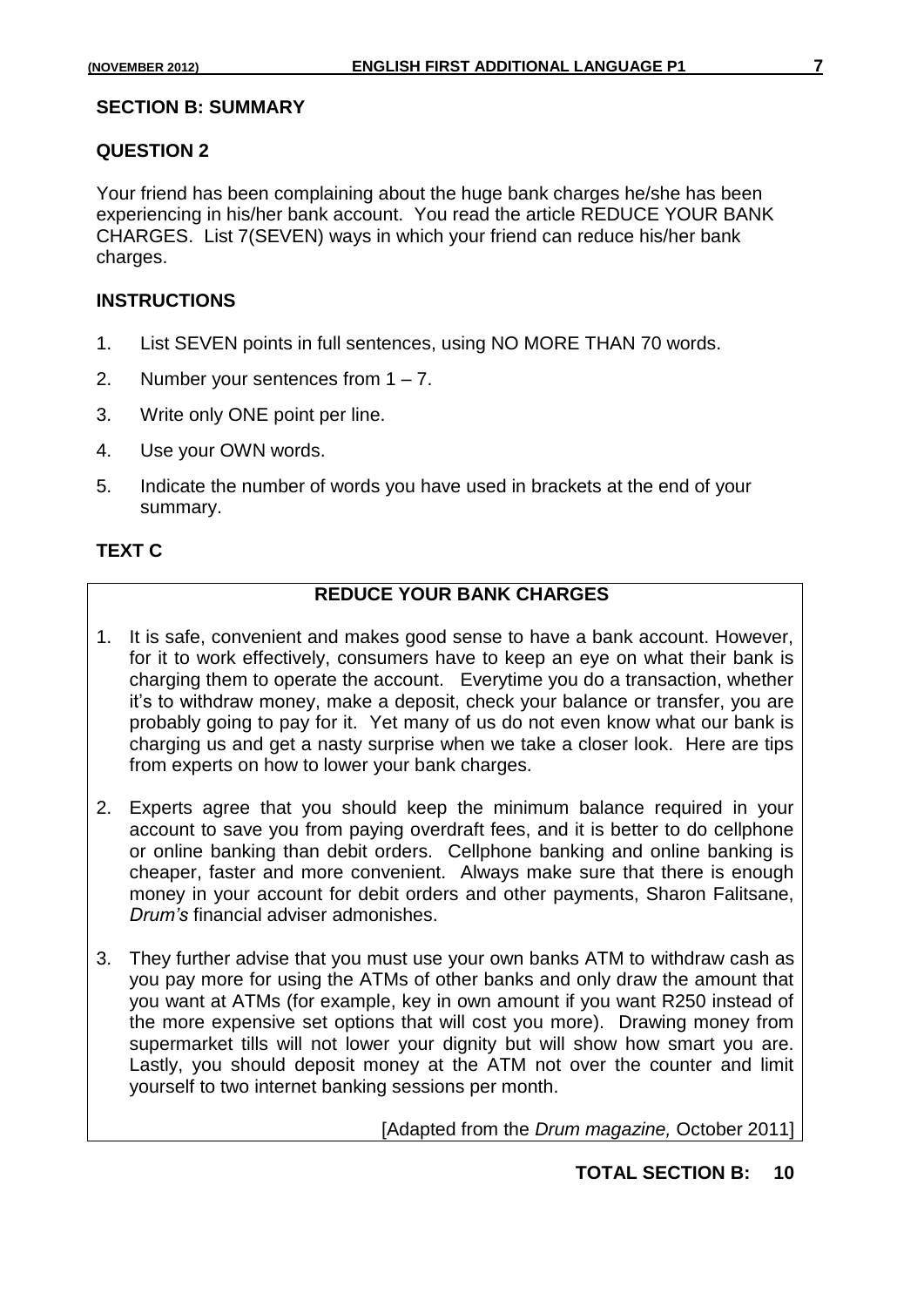# **SECTION C: SHORTER TEXT (TRANSACTIONAL/REFERENCE/INFORMATIONAL)**

# **QUESTION 3: ANALYSING AN ADVERTISEMENT**

#### **NOTE:**

- For one-word answer, write only the question number and the word.
- For multiple-choice questions, write only the question number and the letter  $(A - D)$  of the correct answer.

Study the advertisement (TEXT D) on the next page and answer the set questions.

| 3.1 | Identify the catchphrase in the advertisement.                                                 | (1)         |
|-----|------------------------------------------------------------------------------------------------|-------------|
| 3.2 | The slogan in the advert is, 'MAKE THINGS HAPPEN'. Why is it easy to<br>remember?              | (2)         |
| 3.3 | Explain how the idea of enjoying little things is shown by the pictures.<br>Mention TWO facts. | (4)         |
| 3.4 | Refer to the line – "They grow up so fast, don't they?" Whom do they refer<br>to?              | (1)         |
| 3.5 | List TWO promises claimed by the advertisement.                                                | (2)<br>้101 |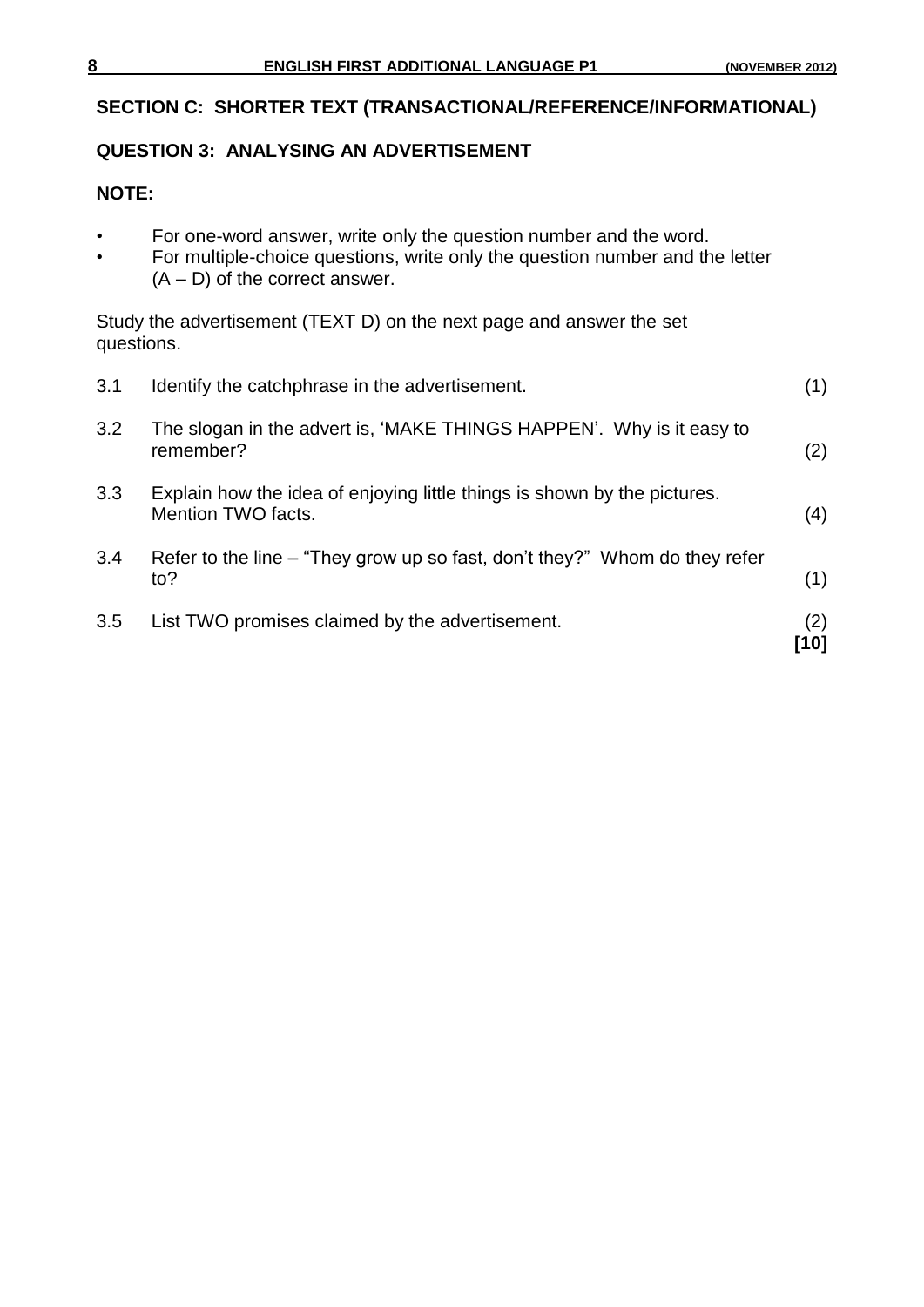

# With a Nedbank Personal Loan, that will be all that matters.

And as much as you love your career, nothing will ever be as important to you as time with your children. Because there's no better feeling in the world and because it's those little things you'll all feeling in the world and because it's those little things you'll always miss when they grow up. They grow up so fast, don't they?<br>Be more of everything you hone for with a Nedbank Desenvel line of the state they grow up. T Be more of everything you hope for with a Nedbank Personal Loan. So that you can enjoy the little things and not have to worry about the rest. You could receive a loan from R2000 to R120 000\* deposited into your account.

> To apply SMS "NEED" to 40966 or visit www.morefreedom.co.za. \* Terms and conditions apply.



**NEDBANK**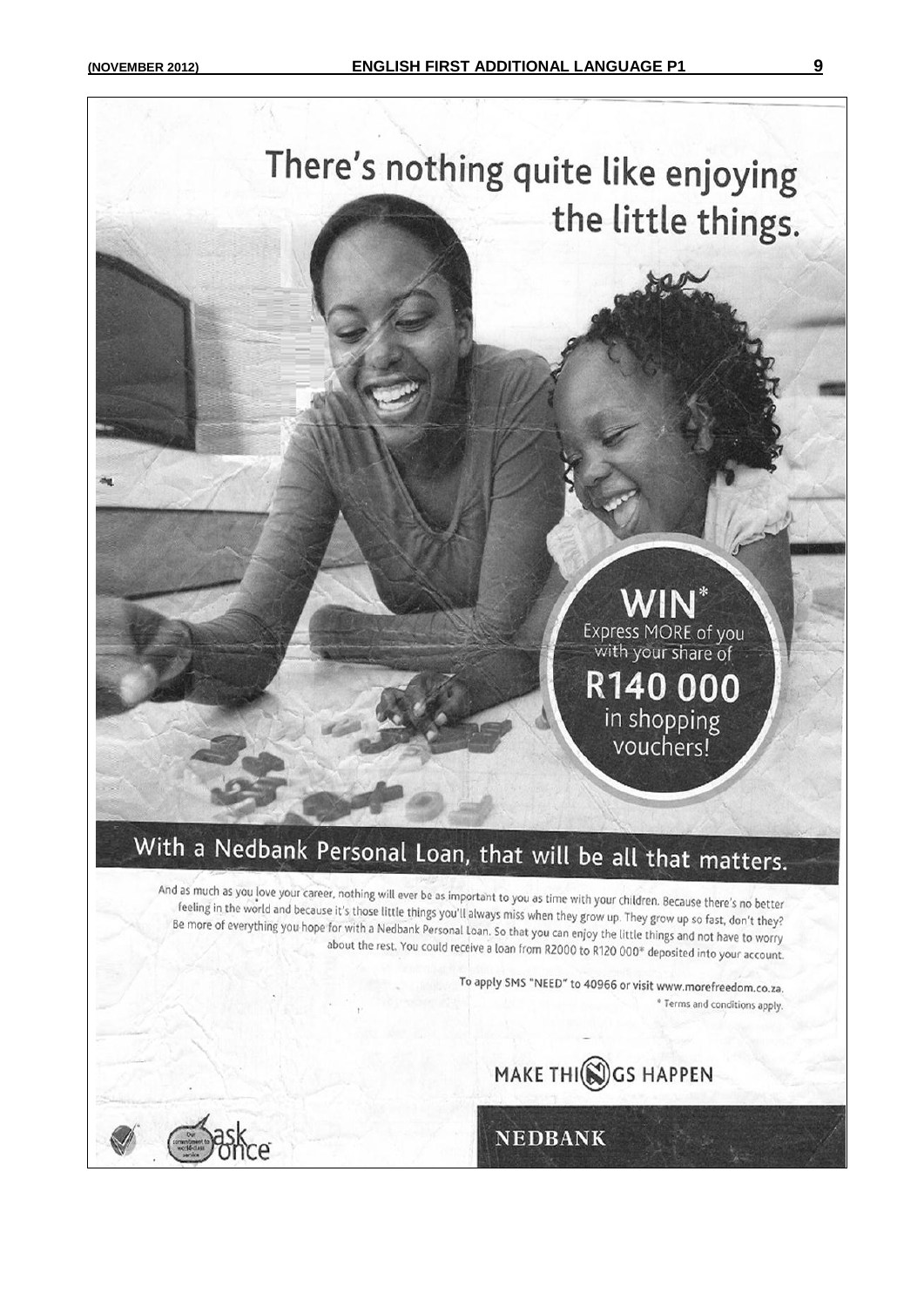## **QUESTION 4: ANALYSING A CARTOON**

# **NOTE:**

- For one-word answers, write only the question number and the word.
- For multiple-choice questions, write only the question number and the letter  $(A - D)$  of the correct answer.

Read the cartoon (TEXT E) below and answer the set questions.

# **TEXT E**



**NOTE:** In this cartoon, the cat"s name is Garfield and the man is his owner.

4.1 Refer to Frame 1.

| How does the man know that it is time to feed Garfield? |  |
|---------------------------------------------------------|--|
|                                                         |  |

- 4.2 Refer to Frame 2.
	- 4.2.1 Rewrite the words in Frame 2 into the reported speech (indirect speech). Start with: The man asked ... (2)

Choose the correct answer to complete the following sentence.

- 4.2.2 Garfield"s body language shows that he is …
	- A helping his owner out.
	- B worried about his owner.
	- C sad because of what his owner says.
	- D making his owner feel worse. (1)

| 4.3 | Refer to the cartoon as a whole.                                   |     |
|-----|--------------------------------------------------------------------|-----|
|     | How is the man in the cartoon, both master and servant to the cat? | (2) |

4.4 Identify THREE punctuation marks used in frames1 – 3 and their uses, e.g., Frame 2 – exclamation mark  $\sqrt{ }$  – it shows the man's disgust.  $\sqrt{ }$  (3)

**[10]**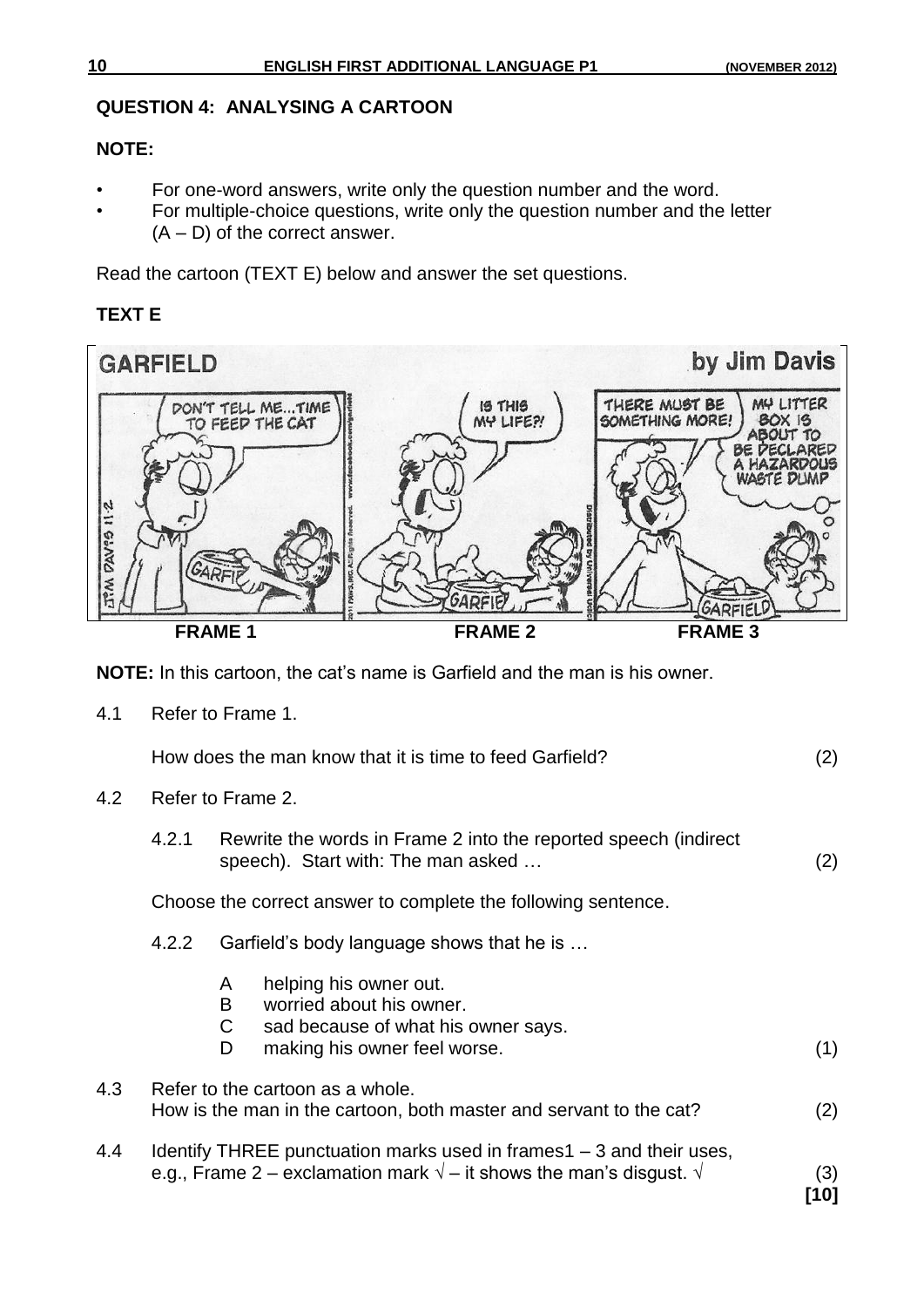## **QUESTION 5: LANGUAGE AND EDITING SKILLS**

#### **NOTE:**

- For one-word answers, write only the question number and the word.
- For multiple-choice questions, write only the question number and the letter (A – D) of the correct answer.

Read the following passage (TEXT F), which contains some deliberate errors, and answer the set questions.

## **TEXT F**

# **COMFORT IN A BOWL**

*As Winter drags on Gayle Edmunds calls on Mimi van der Westhuizen to Share her favourite recipe of soup.*

- 1. Mimi van der Westhuizen"s journey to own her own teashop and restaurant is an unusual one. She says, "My husband was a school headmaster and when he retired, I bought him a shop. It was a home industry in pretoria."
- 2. Years later, a move to Joburg and a rent hike at their shops premises led the Van der Westheizens to Crafters & Cravings in Linden. I would like to have a few tables and serve tea, I said, and my daughter Karen said: "What do you know about that?" I thought, I will show them, she says laughing. The rest is history with a lot of help from search engine Google.
- 3. Van der Westhuizen says all her recipe come from watching the Food Network and visiting Google. It (Google) is great. You want a cucumber, tomato, cauliflower and mustard soup, you tipe it in. However, she admits to some tweaking later, so the Googling is really just for the (inspire) and experimentation part.
- 4. She says she came up with the cauliflower and cheese soup to make use of what was in season.

[Adapted from an article in the *City Press,* 24 July 2011]

- 5.1 Correct the single error in each of the following sentences:
	- 5.1.1 It was a home industry in pretoria. (1)
	- 5.1.2 You want a cucumber, tomato, mustard and cauliflower soup, you tipe it in. (1)
- 5.2 Refer to line 2.

Mimi van der Westhuizens"s journey to her own teashop and restaurant is an unusual one. The root-word is usual and a prefix un has been added. What is the meaning of the prefix –un? (1)